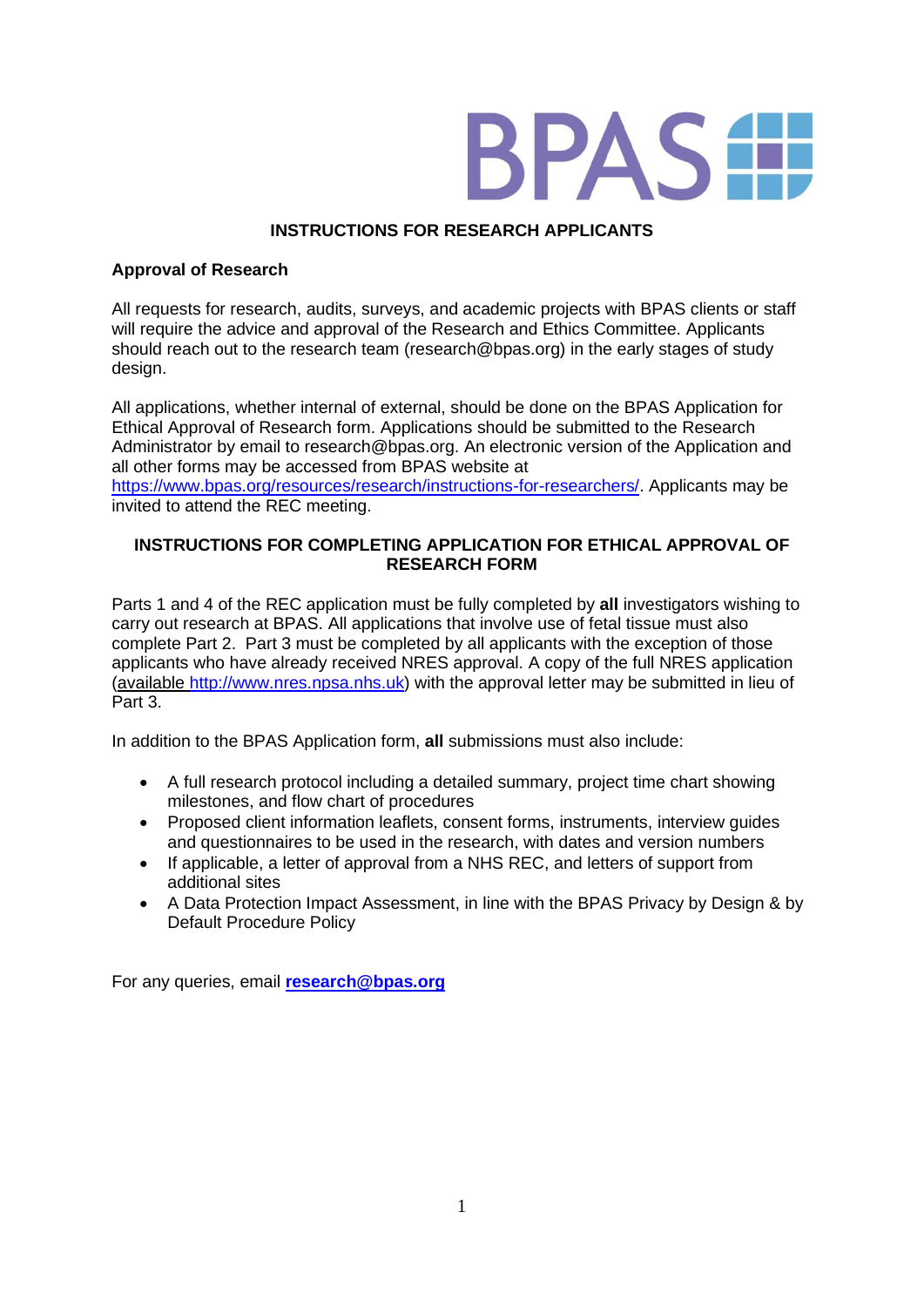#### **SPECIFIC QUESTION INSTRUCTIONS**

#### **QUESTION 1.8 LEVELS OF ETHICAL REVIEW**

#### **Please review the definitions and tick the box designating which kind of review your project requires.**

#### **i) Exempt**

#### **Examples of studies which may fall into the exempt category include:**

- Evaluation of [training strategies, curricula, or classroom management methods;](http://www.irb.pitt.edu/Exempt/edstrat.htm)
- [Anonymous surveys or observations of public behaviour;](http://www.irb.pitt.edu/Exempt/testsurveys.htm)
- Existing database analysis:
- The planned activity does not involve human [subjects.](http://www.irb.pitt.edu/Exempt/Forms/OSIRIS_No_Human_Subj_041707_103108.doc)
- Clinical audit and service evaluation.

General characteristics of all exempt activities include the following:

- Private identifiable information *is not* recorded by the investigator or members of the research team
- Participants **do not** sign a consent form but are informed about the nature of the study via the use of an information sheet
- Tests, surveys, interviews, or observations of public behaviour are limited to adults 18 years of age and older.

Performance standard for a response to the applicant is within 21 working days.

#### **ii) Expedited**

Studies that don't fall into the exempt category may be expedited if two criteria are met:

- The potential for risk of harm to participants and others affected by the proposed research is minimal as confirmed by the REC Chair
- Examples of studies which may fall into the expedited category include:
	- $\circ$  Clinical studies of drugs or medical devices where an investigational new drug or device application is NOT required
	- o Collection of blood samples by finger stick, heel stick, ear stick, or venipunctures from healthy non pregnant adults. The amounts drawn may not exceed 55 ml in an 8 week period and collection may not occur more frequently than 2 times a week.
	- o Prospective collection of biological specimens for research purposes by non invasive means. Examples, hair and nail clippings, excreta and external secretions (including sweat)
	- o Collection of data through non invasive procedures routinely employed in clinical practice. Examples: ultrasound results, body mass index
	- o Research involving materials (data, documents, records) which include client identifiable data
	- o Collection of data from voice, video, and/or digital recordings made for research purposes.
	- o Research on individual or group characteristics or behaviour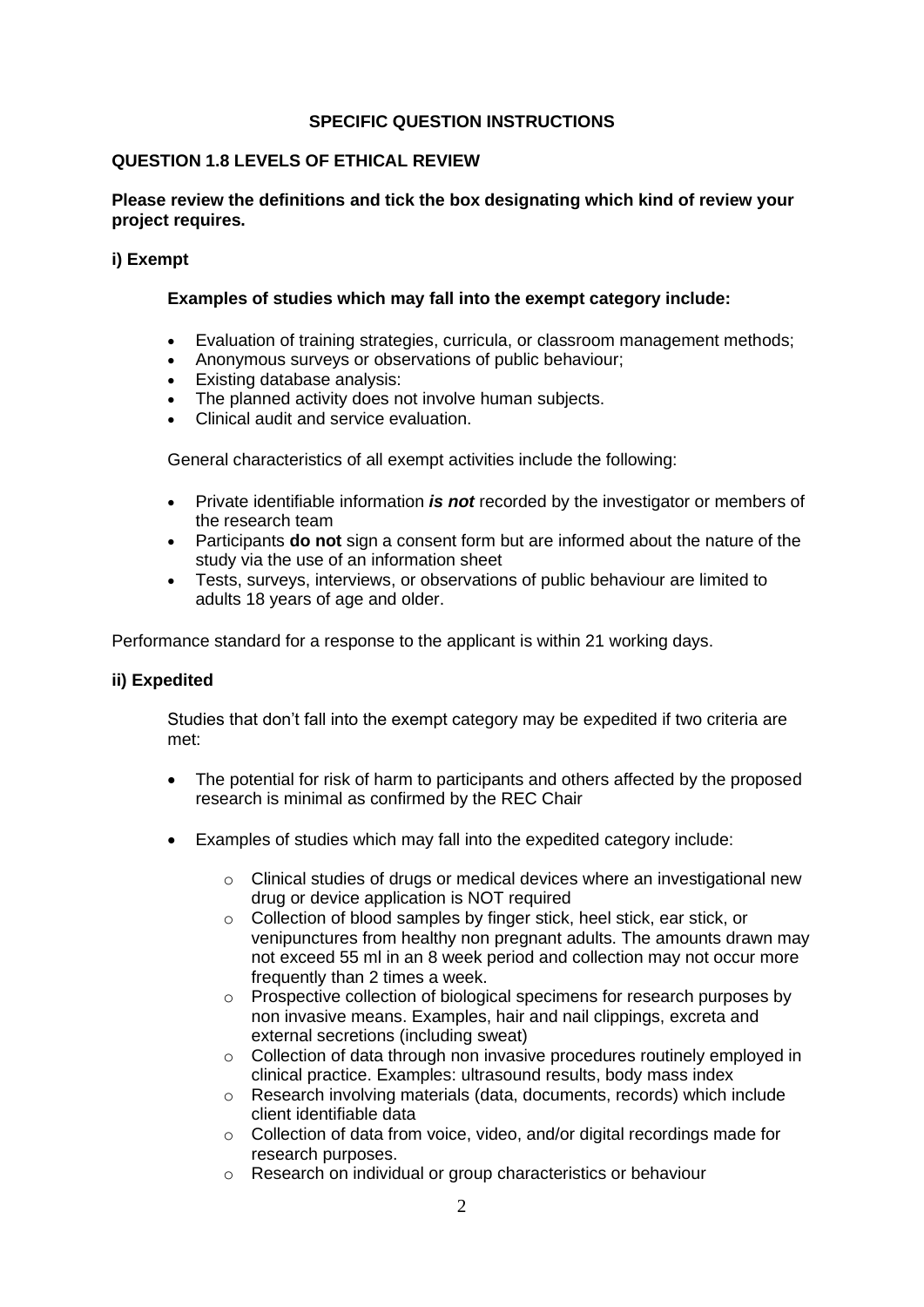$\circ$  Continuing analysis of data from completed research previously approved by the REC

If the REC Chair determines that there are no ethical issues requiring REC input, then the research can go ahead, with minimum delay under the supervision of the Research Administrator and Medical Director. It may be possible for the PI to make minor amendments to bring it in line with the "no ethical issues requiring REC input" criterion. The Chair of the REC carries responsibility for this decision on behalf of the whole REC.

Performance standard for a response to the applicant is within 21 working days.

## **iii) Full REC**

All other studies will be circulated to the full REC for ethical review by email or at the REC quarterly meetings.

Performance standard for a response to the applicant is within 30 working days to the applicant.

## **iv) Full REC and Board**

Issues here include those that may impact on the organisation itself, where corporate ethical responsibility may become an issue. It may also include matters of principle e.g. whether payment should be made and, if so, how much; what sort of research may or may not be carried out on tissues provided through BPAS.

Performance standard is not imposed as it is likely to be of serious significance and require a time for reasonable deliberations.

## **QUESTION 1.9 TYPE OF COLLABORATION WITH BPAS**

## **Please review the definitions and tick the box designating which type of collaboration your project requests.**

- i) Co-Investigator: BPAS staff are involved in the development, execution and dissemination of the project and are listed as key personnel.
- ii) Collaborator: BPAS staff are involved in the execution of the project and are listed as key personnel.
- iii) Facilitator: BPAS staff are involved in the execution of the project but are not listed as key personnel.

#### **PROCEDURE FOLLOWING REVIEW**

The decision and any requests for clarification or changes will be communicated by email to the Principal Investigator. The committee's decision will be final.

## **AMENDMENTS TO THE PROTOCOL**

All amendments to a study must be submitted to the Research Administrator on the appropriate BPAS form. Substantial amendments must also be submitted to the Investigator's local NHS REC and/or NRES.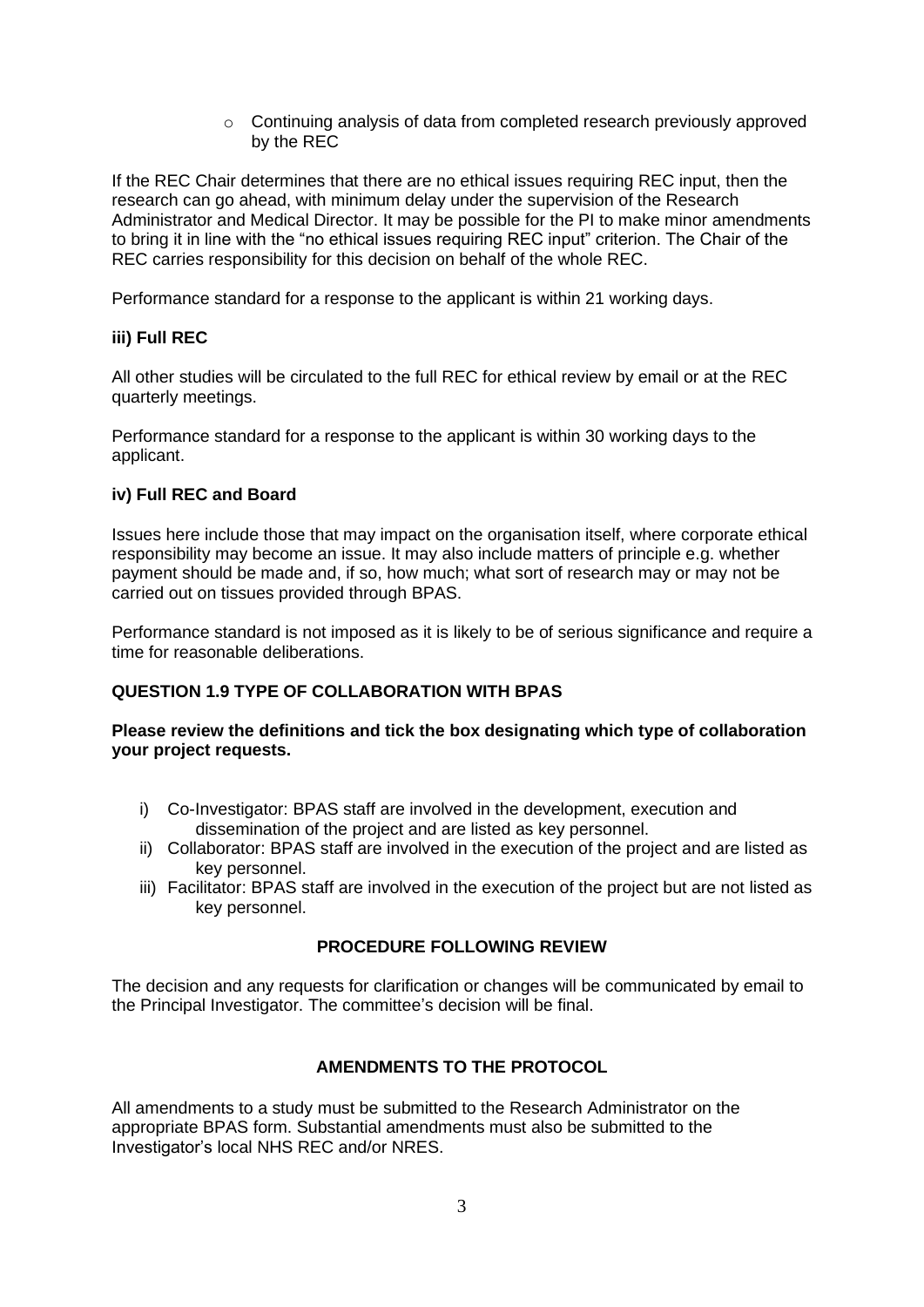The following amendments should normally be regarded as substantial:

- changes to the design or methodology of the study, or to background information likely to have a significant impact on its scientific value;
- changes to the procedures undertaken by participants;
- changes likely to have a significant impact on the safety or physical or mental integrity of participants, or to the risk/benefit assessment for the study;
- significant changes to study documentation such as participant information sheets, consent forms, questionnaires, letters of invitation, letters to GPs or other clinicians, information sheets for relatives or carers;
- a change of sponsor(s) or sponsor's legal representative;
- appointment of a new chief investigator
- a change to the insurance or indemnity arrangements for the study:
- a CTIMP or regulated investigation of a medical device wishing to add a new Non-NHS/HSC site
- appointment of a new principal investigator at a non-NHS/HSC trial site in a CTIMP or regulated investigation of a medical device
- temporary halt of a study to protect participants from harm, and the planned restart of a study following a temporary halt;
- a change to the definition of the end of the study;
- any other significant change to the protocol or the terms of the REC application.
- .

Examples of non-substantial amendments:

- Correction of typographical errors in the protocol or other study documentation;
- Other minor clarifications of the protocol;
- Updates of the Investigator's Brochure (unless there is a change to the risk/benefit assessment for the trial);
- Changes to the Principal Investigator's research team (other than appointment of key collaborators);
- Changes to the research team at particular trial sites (other than appointment of a new principal investigator at a Non-NHS/HSC site in a CTIMP or a regulated investigation of a medical device);
- Changes in funding arrangements;
- Changes in the documentation used by the research team for recording study data;
- Changes in the logistical arrangements for storing or transporting samples;
- Inclusion of new sites and investigators (other than a CTIMP or a regulated investigation of a medical device wishing to add a new Non-NHS/HSC site);
- Extension of the study end date.

## **PROTOCOL VIOLATIONS AND/OR BREACHES OF GOOD CLINICAL PRACTICE**

The PI must inform the BPAS Research Administrator and/or the Medical Director of any deviation from the protocol and complete the Protocol Violation and/or Serious Adverse Event Form.